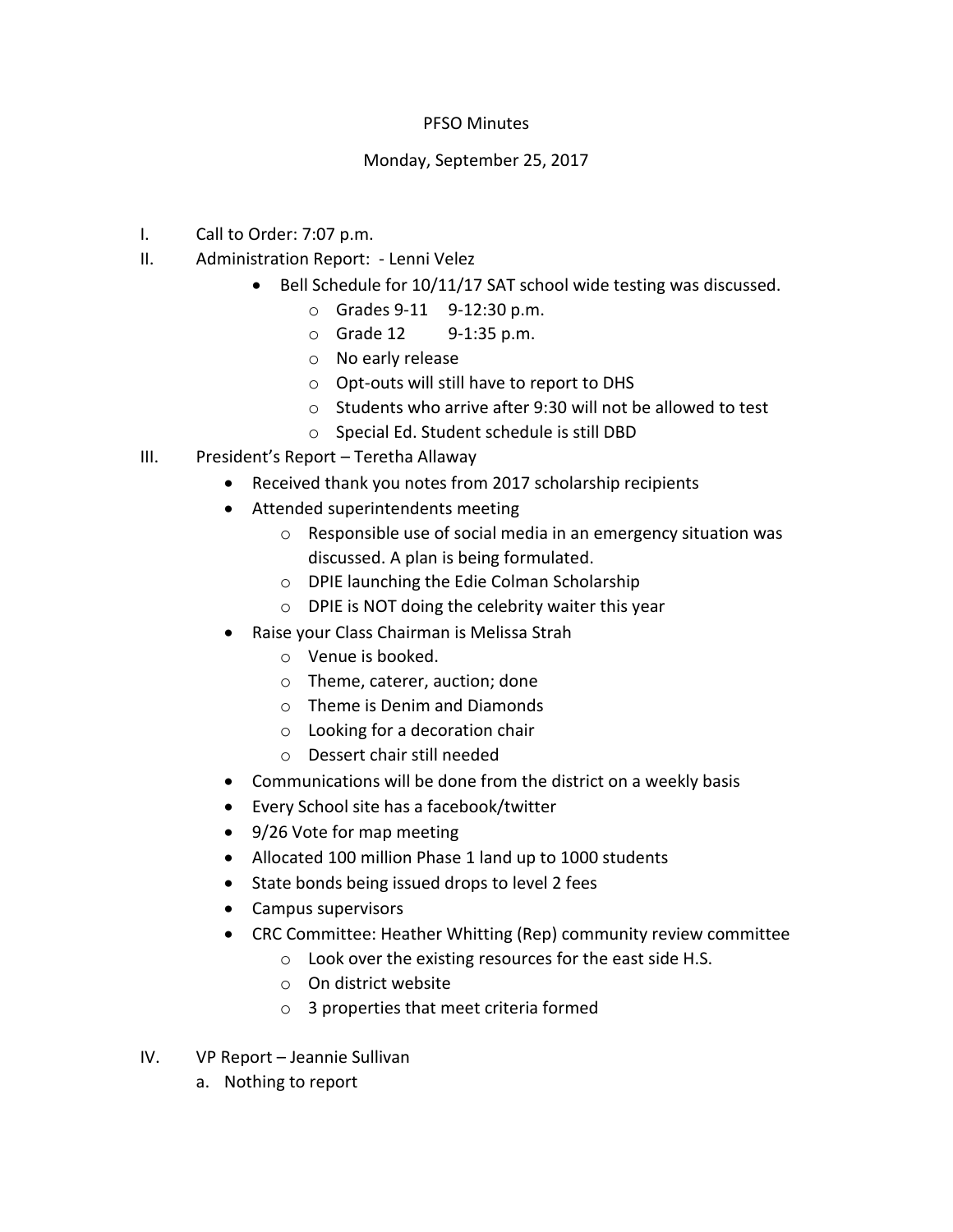- V. Secretary's Report Irene Padnos & Kelly Timm
	- M092517 minutes approval pending October meeting
	- M08/2817 minutes approved with amendments
		- 1. Correction of date on item #4 in new business
- VI. Treasurer's Report/Financial Update Mari Manglicmot
	- 3 outstanding checks
	- Reg Fund \$8240 total collected
		- 1. \$3,089.68 to general fund
	- Senior Picnic Funds
	- Received firework funds
		- 1. \$11,111.00 from PFSO booth
		- 2. \$3432.81 from Athletics
	- Fireworks chair for 2018 is still needed
	- Sign-up Genius for PFSO next year
	- \$3000 city grant for Class of 2017 deposit (safe & sober grad nite)
	- Every 15 minutes, funds for this?
	- PO Box has been closed

## VII. Funding Requests

- a. DPIE: SAT w/ writing & PSAT testing on 10/11/17
	- Want to make this test a long term event that happens at DHS
	- How can we help year after year and add to our line itmes
	- Working with Maureen on this
- b. Math Department: Anna Kim
	- Algebra II w/Trig and beyond use graphing calculators
	- Price quote: 1027.00 for 10 calculators
		- 1. Melissa Strah suggested that the department look into fuel your school from Cheveron, which awards \$1000 to a teacher to use in classroom. Chealsea Stanford is the contact
			- a. Motion to Approve: Patti Luba
			- b. 2<sup>nd</sup> Motion: Heather Whitting
			- c. \$1027 Approved for calculators
- c. Health Office:
	- Needs new ice machine. Current machine is broken and was previously purchased by PFSO
	- Motion Passed and approved to spend \$309 on new ice machine.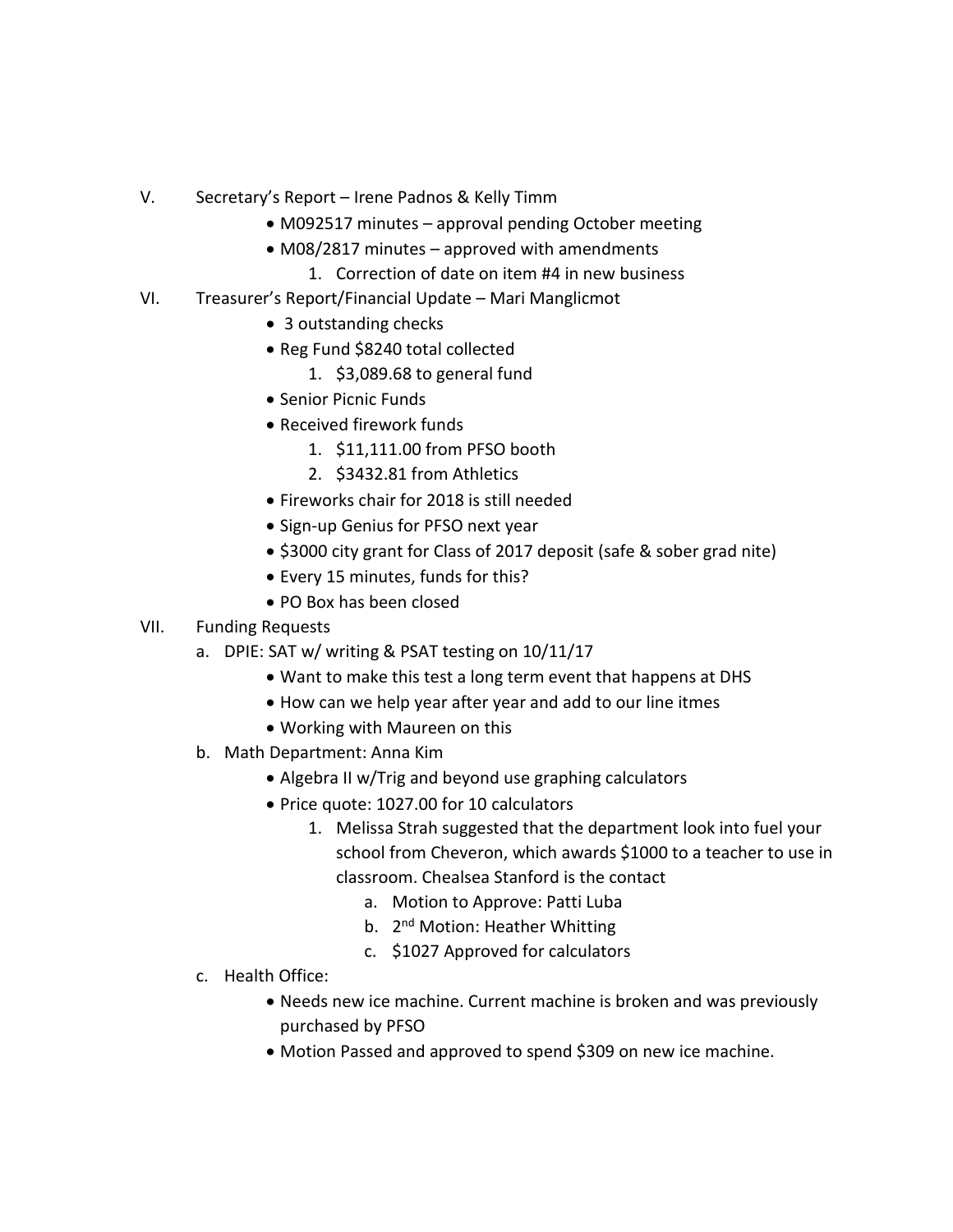## VIII. Class Reports

- a. Class of 2018
	- Selling water at homecoming
	- The Plank has been chosen for Grad Nite
	- Cost TBD for Grad Nite
	- Yellow buses possible for Senior Ball- Cost savings about 7k-8k
	- Homecoming is going well. Kids are working hard
	- Senior Sweatshirts. Distribution needs to be discussed. Another order is possibly going to be made after homecoming
	- Skit going well, dance is a tear jerker
- b. Class of 2019
	- Homecoming shirt needs to be ordered by tomorrow 9/26 at noon
	- Grad Date for 2019 not decided. Options are on the table
	- Deposit for Junior Prom is done
	- Hopefully a spot for Senior Ball chosen soon
- c. Class of 2020
	- SAT practice test was last Saturday. 207 signed up and 182 showed up. Results will be available 10/03
	- Homecoming is going well
	- Bad Moms night out on 11/07/17 \$40 Dinner and a movie
	- Selling Beanies and movie tickets
	- Dads Night Out next year
	- ACT practice test in January
- d. Class of 2021
	- $\bullet$  Homecoming: trying to stay alive  $\Box$
	- Shirt sales ended
	- Float/Area, etc. Impressed with the kids
	- Trailor for homecoming float has been located
- IX. Old Business
- 1. By-law review: Email Teretha if interested. 10/01/17 Committee